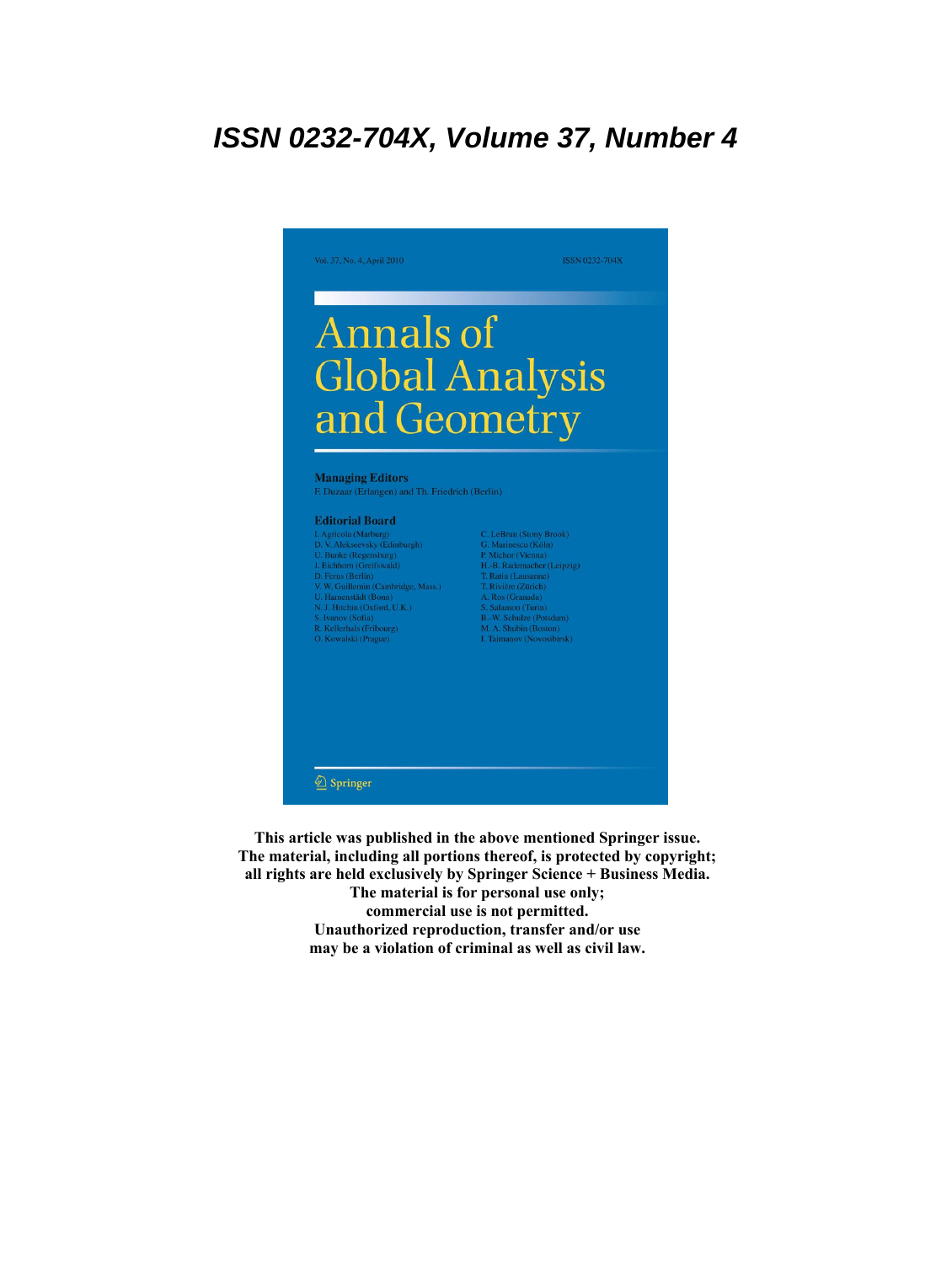ORIGINAL PAPER

# **Construction of conjugate functions**

**Paweł Nurowski**

Received: 12 June 2009 / Accepted: 24 November 2009 / Published online: 11 December 2009 © Springer Science+Business Media B.V. 2009

**Abstract** We find all pairs of real analytic functions *f* and *g* in  $\mathbb{R}^n$  such that  $|\nabla f| = |\nabla g|$ and  $(\nabla f)(\nabla g) = 0$ .

**Keywords** Conjugate functions · Spinors · Kerr theorem

**Mathematics Subject Classification (2000)** 53C28 · 53C43 · 58E20

## **1 Introduction**

We consider the following problem: Let  $n > 3$ . Find all pairs of functions  $(f, g)$ ,  $f: \mathbb{R}^n \to \mathbb{R}, g: \mathbb{R}^n \to \mathbb{R}$  such that

$$
|\nabla f| = |\nabla g|, \quad (\nabla f)(\nabla g) = 0.
$$

Functions *f* and *g* constituting such a pair are called *conjugate* [\[1\]](#page-6-0).

The notion of conjugate functions can be traced back to Jacobi's paper [\[4](#page-6-1)]. It appears naturally in the context of *harmonic morphisms* [\[2\]](#page-6-2), i.e. the maps *F* between two Riemannian manifolds  $(M, g)$  and  $(N, h)$ ,  $F : M \rightarrow N$ , which pullback harmonic functions locally defined on *N* to harmonic functions locally defined on *M*. Taking as  $M = \mathbb{R}^n$  and  $N = \mathbb{R}^2$ , and as  $F = (f, g)$ , it follows [\[2\]](#page-6-2) that such *F* is a harmonic morphism, if and only if both *f* and *g* are harmonic and conjugate to each other.

Finding a pair of conjugate functions  $(f, g)$  is equivalent to finding a complex-valued function  $h : \mathbb{R}^n \to \mathbb{C}$  such that

P. Nurowski  $(\boxtimes)$ 

Instytut Fizyki Teoretycznej, Uniwersytet Warszawski, ul. Hoza 69, Warszawa, Poland e-mail: nurowski@fuw.edu.pl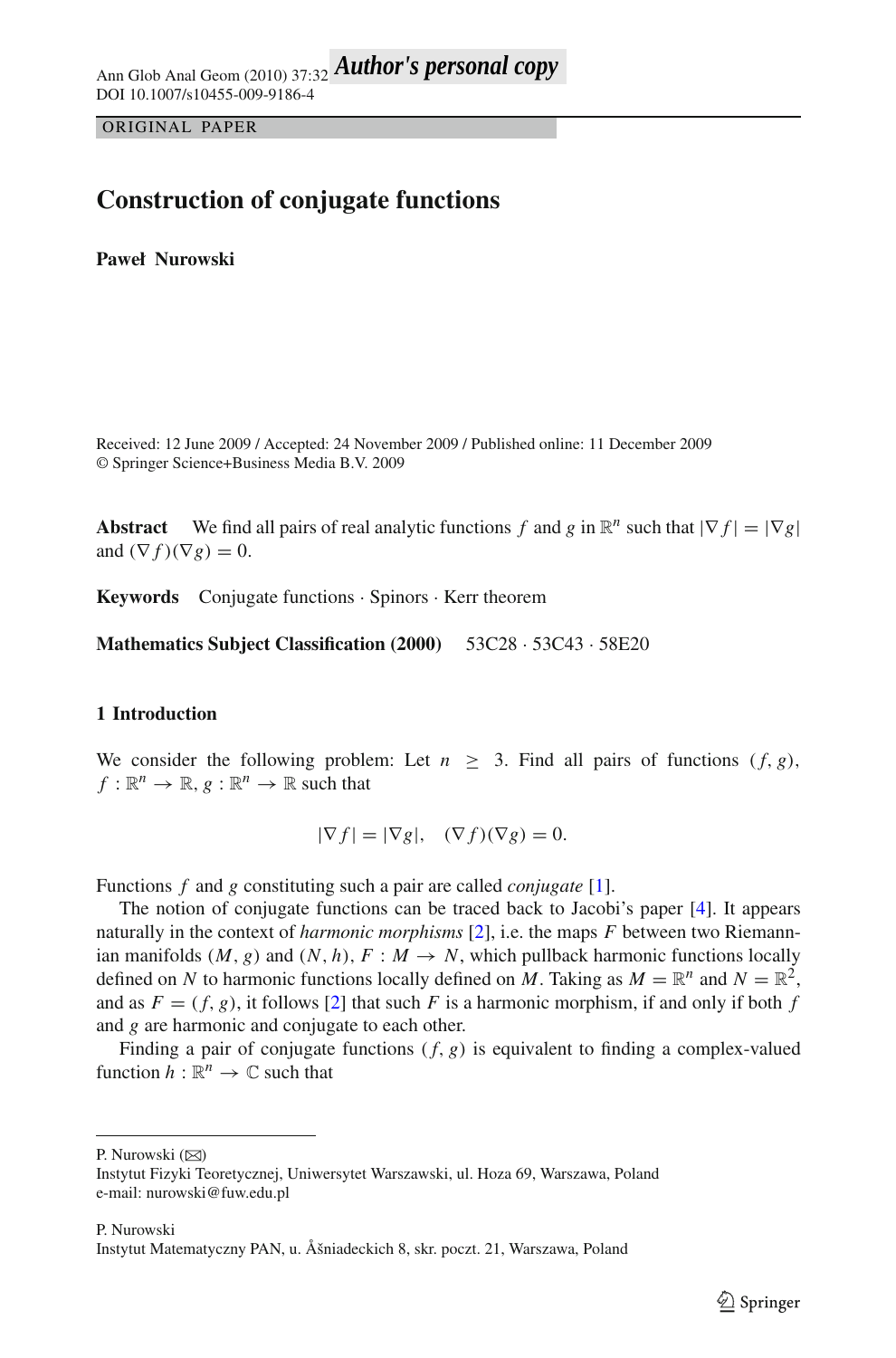$$
(\nabla h)(\nabla h) = 0.
$$

Having *h*, one gets *f* and *g* as its real and imaginary parts, respectively.

While solving the above-stated problem at the algebraic level, one needs to find a nice representation for *null* vectors in  $\mathbb{C}^n$ . In dimension  $n = 3$  this may be done by means of spinors.

### **2 General analytic solution in dimension three**

The solution of the problem in dimension  $n = 3$  is as follows.

We consider  $\mathbb{R}^3$  with coordinates  $(x, y, z)$ . The most general form of  $\nabla h$  is given in terms of two complex-valued functions (a spinor)  $(\phi_1, \phi_2)$ 

$$
h_x = \phi_1^2 - \phi_2^2
$$
,  $h_y = i(\phi_1^2 + \phi_2^2)$ ,  $h_z = 2\phi_1\phi_2$ .

Now, the integrability condition for existence of *h* is

$$
d\left[ (\phi_1^2 - \phi_2^2)dx + i(\phi_1^2 + \phi_2^2)dy + 2\phi_1\phi_2 dz \right] = 0,
$$
\n(2.1)

<span id="page-2-1"></span>which is equivalent to

$$
[\phi_1(dx + i dy) + \phi_2 dz] \wedge d\phi_1 + [-\phi_2(dx - i dy) + \phi_1 dz] \wedge d\phi_2 = 0.
$$

This motivates introduction of two functions

$$
X_1 = \phi_1(x + iy) + \phi_2 z, \quad X_2 = -\phi_2(x - iy) + \phi_1 z.
$$

Having them the integrability condition is

$$
d(X_1 d\phi_1 + X_2 d\phi_2) = 0.
$$

Its general solution analytic in  $(x, y, z)$  is

$$
X_1 = F_1(\phi_1, \phi_2) \quad X_2 = F_2(\phi_1, \phi_2),
$$

where  $F = F(\phi_1, \phi_2)$  is a complex-valued function analytic in both variables, and  $F_1 = \frac{\partial F}{\partial \phi_1}, F_2 = \frac{\partial F}{\partial \phi_2}.$ 

Explicitly, one finds  $\phi_1$  and  $\phi_2$  specifying *F* arbitrarily and solving the algebraic equations

$$
\begin{aligned}\n\phi_1(x+iy) + \phi_2 z &= F_1(\phi_1, \phi_2) \\
-\phi_2(x-iy) + \phi_1 z &= F_2(\phi_1, \phi_2)\n\end{aligned} \quad \text{for} \quad (\phi_1, \phi_2). \tag{2.2}
$$

<span id="page-2-0"></span>Once  $(\phi_1, \phi_2)$  is found then *h* is given by a simple integration of, e.g. equation  $h_x = \phi_1^2 - \phi_2^2$ . We then have

$$
h = \int (\phi_1^2 - \phi_2^2) \mathrm{d}x.
$$

This determines *h* modulo an addition of an arbitrary smooth function  $s = s(y, z)$ . Finally, to fix this function, we use  $h_y = i(\phi_1^2 + \phi_2^2)$  and  $h_z = 2\phi_1\phi_2$ . These equations have a solution for *s* because Eq. [2.2,](#page-2-0) which we used to define  $(\phi_1, \phi_2)$ , are equivalent, in an analytic category, to the integrability conditions [\(2.1\)](#page-2-1). This solves the problem.

So, in dimension  $n = 3$  the conclusion is that the general analytic solution is generated by one complex analytic function *F* of two variables.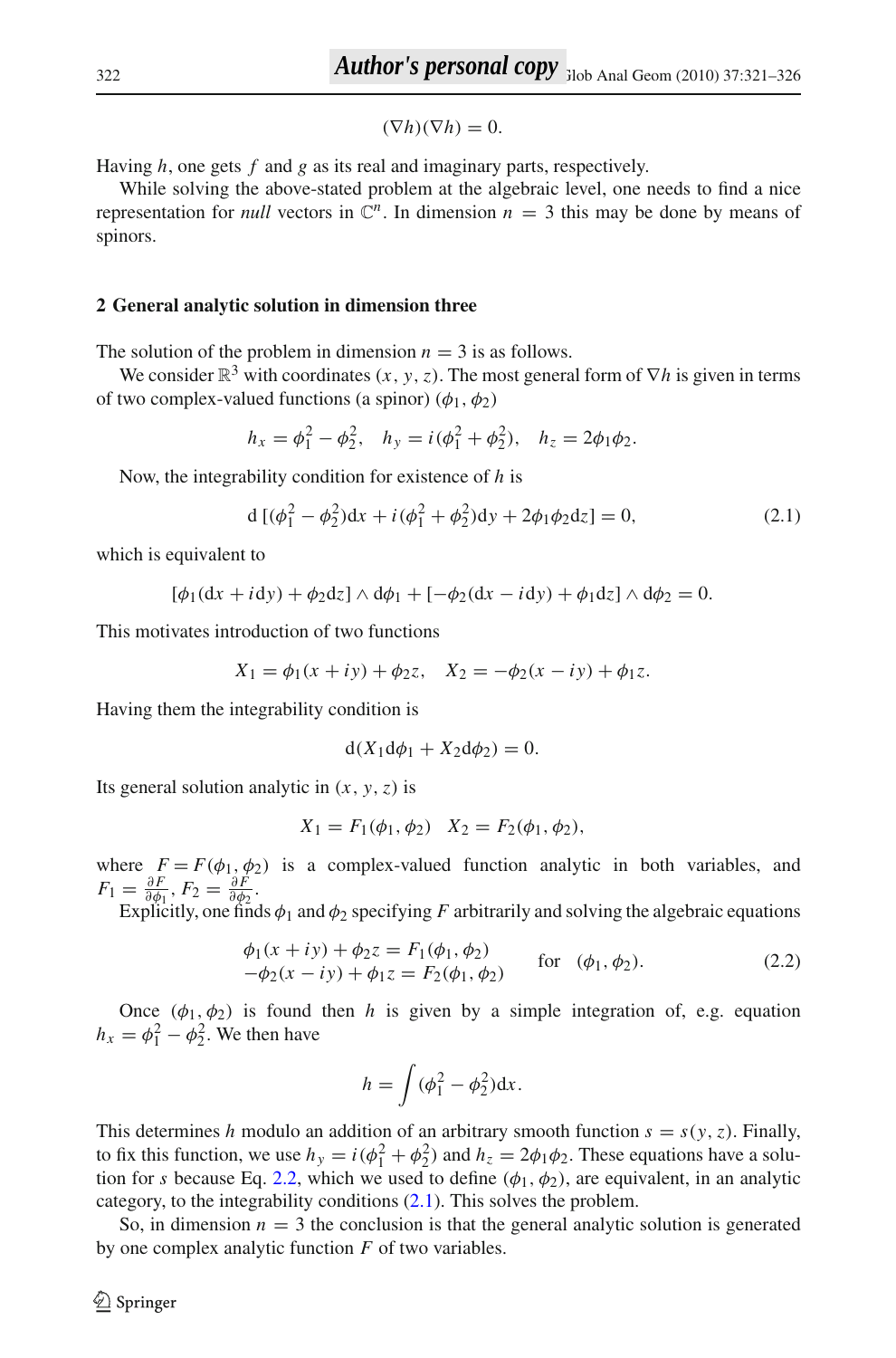*Example* As a simple example, we take a quadratic function *F*:

$$
F = \alpha \phi_1^2 + 2\beta \phi_1 \phi_2 + \gamma \phi_2^2 + \mu \phi_1 + \nu \phi_2,
$$

where  $\alpha$ ,  $\beta$ ,  $\gamma$ ,  $\mu$ ,  $\nu$  are complex constants. Then, Eq. [2.2](#page-2-0) are

$$
\phi_1(x + iy) + \phi_2 z = 2\alpha \phi_1 + 2\beta \phi_2 + 2\mu
$$
  
-
$$
\phi_2(x - iy) + \phi_1 z = 2\beta \phi_1 + 2\gamma \phi_2 + 2\nu.
$$

Their solutions are given by

.

$$
\frac{1}{2}\phi_1 = \frac{\mu(2\gamma + x - iy) + \nu(z - 2\beta)}{(z - 2\beta)^2 - (2\alpha - x - iy)(2\gamma + x - iy)}
$$

$$
\frac{1}{2}\phi_2 = \frac{\nu(2\alpha - x - iy) + \mu(z - 2\beta)}{(z - 2\beta)^2 - (2\alpha - x - iy)(2\gamma + x - iy)}.
$$

Now, according to the above procedure, the function *h* is given by

$$
\frac{1}{4}h = \frac{1}{4}\int (\phi_1^2 - \phi_2^2)dx = \frac{\mu^2(2\gamma + x - iy) + \nu^2(2\alpha - x - iy) + 2\mu\nu(z - 2\beta)}{(2\alpha - x - iy)(2\gamma + x - iy) - (z - 2b)^2} + s(y, z),
$$
\n(2.3)

<span id="page-3-0"></span>where  $s = s(y, z)$  is an arbitrary (sufficiently smooth) complex-valued function of variables *y* and *z*. Imposing conditions  $h_y = i(\phi_1^2 + \phi_2^2)$  and  $h_z = 2\phi_1\phi_2$  we find that  $s = s_0 =$ const  $\in \mathbb{C}$ . Taking  $f = \text{Re}(h)$  and  $g = \text{Im}(h)$  with *h* as in [\(2.3\)](#page-3-0) and  $s = s_0$ , one can easily check<sup>[1](#page-3-1)</sup> that  $|\nabla f| = |\nabla g|$  and  $(\nabla f)(\nabla g) = 0$ .

#### **3 General analytic solution in arbitrary dimension**

Although, for arbitrary *n*, we cannot use spinors anymore, a similar procedure can be used to get a general analytic solution for any  $n > 3$ . This uses a bilinear parametrization of null vectors in  $\mathbb{C}^n$ , known in the theory od minimal surfaces [\[3](#page-6-3)].

<span id="page-3-3"></span>In  $\mathbb{R}^n$  we introduce coordinates  $(x_1, x_2, \ldots, x_n)$  and parametrize a general null vector  $(h_{x_1}, h_{x_2}, \ldots, h_{x_n})$  by means of *n* − 1 complex functions  $(\phi_1, \phi_2, \ldots, \phi_{n-1})$  via

$$
h_{x_1} = \phi_1^2 + \phi_2^2 + \dots + \phi_{n-2}^2 - \phi_{n-1}^2
$$
  
\n
$$
h_{x_2} = i(\phi_1^2 + \phi_2^2 + \dots + \phi_{n-2}^2 + \phi_{n-1}^2)
$$
  
\n
$$
h_{x_3} = 2\phi_1\phi_{n-1}
$$
  
\n...  
\n
$$
h_{x_k} = 2\phi_{k-2}\phi_{n-1}
$$
  
\n...  
\n
$$
h_{x_n} = 2\phi_{n-2}\phi_{n-1}.
$$
  
\n(3.1)

One easily checks<sup>2</sup> that  $(\nabla h)(\nabla h) = 0$ .

<sup>1</sup> It is a straightforward but *lengthy* algebra. Using version 7.0 of the Mathematica symbolic calculation program, and Dell XPS computer with Intel Core Duo processor, this check lasted 333 s of the CPU time!

<span id="page-3-2"></span><span id="page-3-1"></span><sup>2</sup> I thank J.C. Wood (private communication) for pointing out this.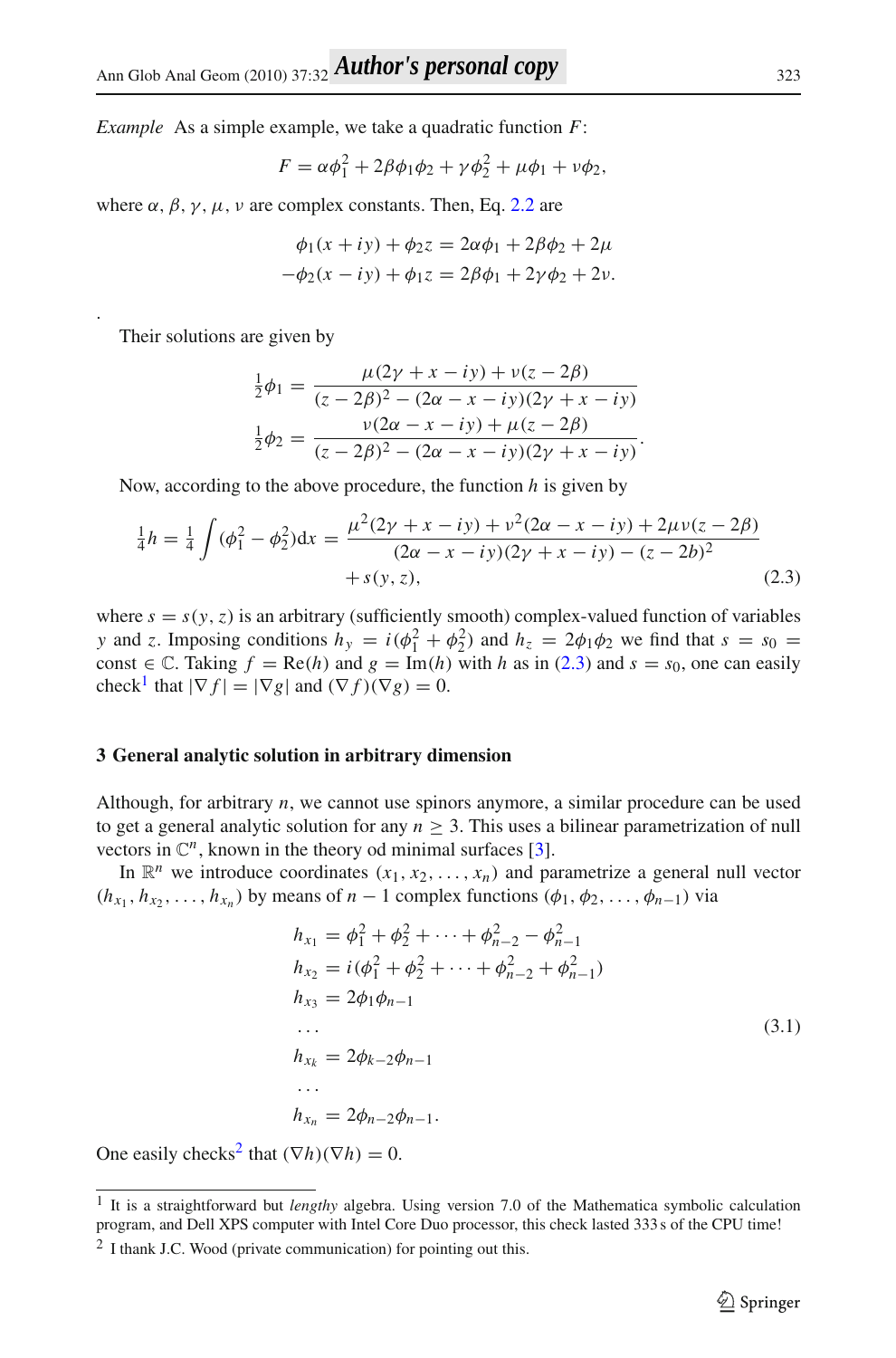Now the integrability condition

$$
d [h_{x_1} dx_1 + h_{x_2} dx + \cdots + h_{x_n} dx_n] = 0
$$

for existence of  $h : \mathbb{R}^n \to \mathbb{C}$  satisfying [\(3.1\)](#page-3-3) is

$$
d[X_1 d\phi_1 + X_2 d\phi_2 + \cdots + X_{n-1} d\phi_{n-1}] = 0
$$

with  $n-1$  functions  $(X_1, X_2, \ldots, X_{n-1})$  given by

$$
X_1 = \phi_1(x_1 + ix_2) + \phi_{n-1}x_3
$$
  
\n
$$
X_2 = \phi_2(x_1 + ix_2) + \phi_{n-1}x_4
$$
  
\n...  
\n
$$
X_{n-2} = \phi_{n-2}(x_1 + ix_2) + \phi_{n-1}x_n
$$
  
\n
$$
X_{n-1} = -\phi_{n-1}(x_1 - ix_2) + \phi_1x_3 + \phi_2x_4 + \dots + \phi_{n-2}x_n.
$$

<span id="page-4-0"></span>Thus, similarly to the  $n = 3$  case, we first choose an arbitrary holomorphic function  $F =$  $F(\phi_1, \phi_2, \dots, \phi_{n-1})$  of  $n-1$  complex variables and, denoting its derivatives by  $F_i = \frac{\partial F}{\partial \phi_i}$ ,  $i =$  $1, 2, \ldots, n-1$ , solve algebraic equations

$$
F_1 = \phi_1(x_1 + ix_2) + \phi_{n-1}x_3
$$
  
\n
$$
F_2 = \phi_2(x_1 + ix_2) + \phi_{n-1}x_4
$$
  
\n...  
\n
$$
F_{n-2} = \phi_{n-2}(x_1 + ix_2) + \phi_{n-1}x_n
$$
  
\n
$$
F_{n-1} = -\phi_{n-1}(x_1 - ix_2) + \phi_1x_3 + \phi_2x_4 + \dots + \phi_{n-2}x_n,
$$
\n(3.2)

for  $(\phi_1, \phi_2, \ldots, \phi_{n-1})$  as functions of  $(x_1, x_2, \ldots, x_n)$ . Then, *h* is found by simple integration to be, e.g.  $h = \int 2\phi_{n-2}\phi_{n-1}dx_n$ . This defines *h* modulo an addition of an arbitrary function  $s = s(x_1, x_2, \ldots, x_{n-1})$  of the remaining variables  $(x_1, x_2, \ldots, x_{n-1})$ , which is fixed by imposing the first  $(n - 1)$  conditions [\(3.1\)](#page-3-3) on such an *h*. This solves the problem for any  $n \geq 3$ .

*Remark 3.1* We note that, under some regularity assumptions on the function *F*, Eq. [3.2](#page-4-0) associate with any solution *h* an *n*-dimensional real submanifold  $M_n$  embedded in  $\mathbb{C}^{n-1}$ . One gets the equations for this submanifold in coordinates  $(\phi_1, \phi_2, \dots, \phi_{n-1}) \in \mathbb{C}^{n-1}$  by eliminating the real parameters  $(x_1, x_2, \ldots, x_n)$  from Eq. [3.2.](#page-4-0) For example if  $n = 3$ , given  $F = F(\phi_1, \phi_2)$ , we have a 3-dimensional real hypersurface  $M_3$  in  $\mathbb{C}^2$  defined by

$$
M_3 = \{(\phi_1, \phi_2) \in \mathbb{C}^2 : \operatorname{Im}(F_1 \overline{\phi}_2 - F_2 \overline{\phi}_1) = 0\}.
$$

In the case of  $n = 4$ , given  $F = F(\phi_1, \phi_2, \phi_3)$  we have

$$
M_4 = \{(\phi_1, \phi_2, \phi_3) \in \mathbb{C}^3 : 0 = \text{Im} \left( \bar{\phi}_3 \left[ F_1 (\phi_2^2 \bar{\phi}_1^2 + |\phi_2|^4 - |\phi_1 \phi_3|^2 - |\phi_3|^4 \right) \right. \\ \left. - F_2 (|\phi_2|^2 \phi_1 \bar{\phi}_2 + (|\phi_1|^2 + |\phi_3|^2) \phi_2 \bar{\phi}_1) + F_3 \phi_3 (\phi_1 \bar{\phi}_2^2 + (|\phi_1|^2 + |\phi_3|^2) \bar{\phi}_1) \right] \right) 0 = \text{Im} \left( \bar{\phi}_3 \left[ F_1 (|\phi_1|^2 \phi_2 \bar{\phi}_1 + (|\phi_2|^2 + |\phi_3|^2) \phi_1 \bar{\phi}_2 \right) \right. \\ \left. - F_2 (\phi_1^2 \bar{\phi}_2^2 + |\phi_1|^4 - |\phi_2 \phi_3|^2 - |\phi_3|^4) - F_3 \phi_3 (\phi_2 \bar{\phi}_1^2 + (|\phi_2|^2 + |\phi_3|^2) \bar{\phi}_2) \right] \right) \right\}.
$$

We also note that submanifolds  $M_n$  are foliated by  $(n-2)$ -dimensional leaves which are the images under the map  $(x_1, x_2, \ldots, x_n) \mapsto (\phi_1, \phi_2, \ldots, \phi_{n-1})$  of the intersections in  $\mathbb{R}^n$ of the level surfaces  $f = c_1$  and  $g = c_2$  corresponding to the conjugate functions  $(f, g)$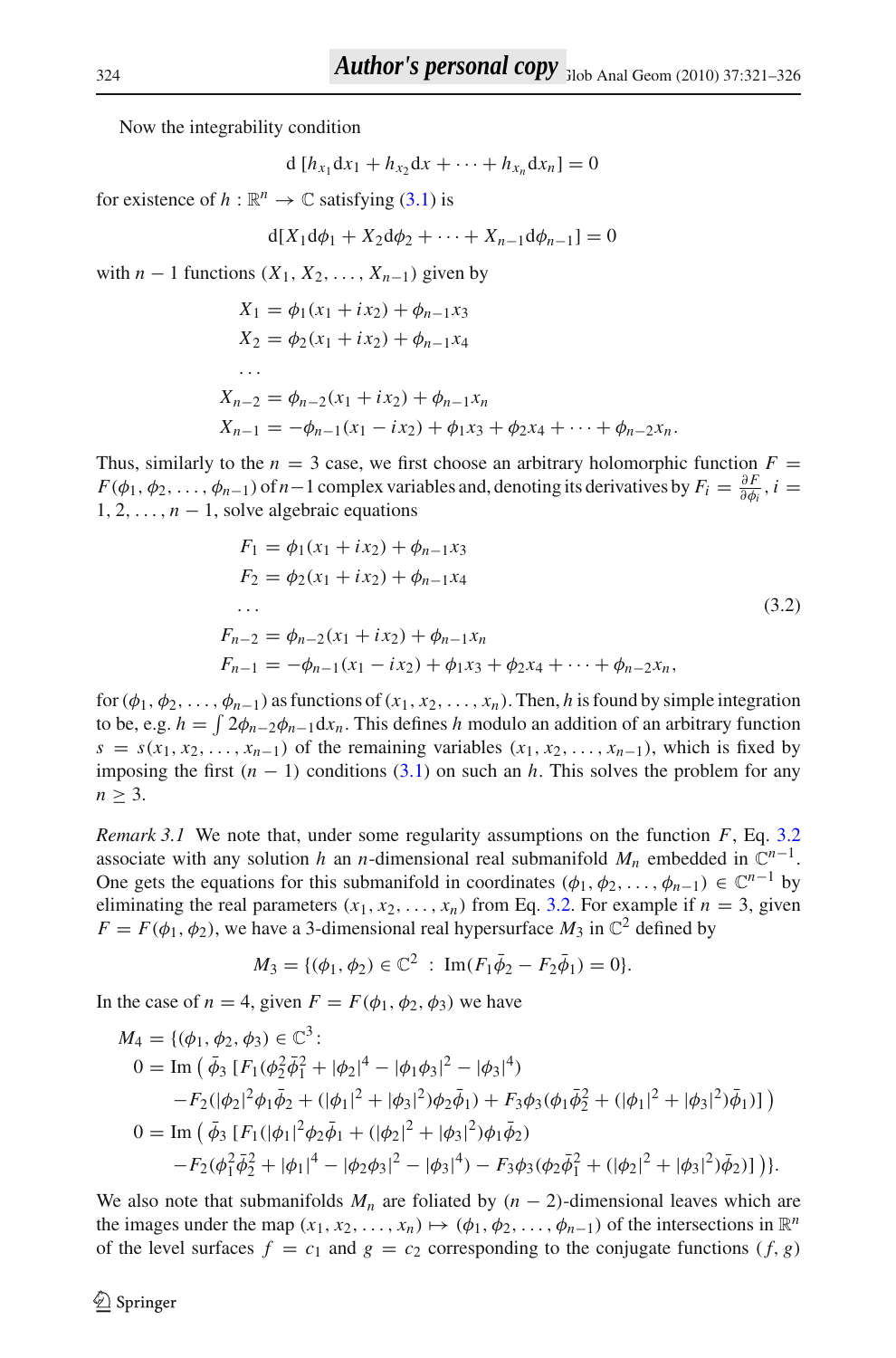associated with *h*. Thus, in particular, *M*<sup>3</sup> has a distinguished foliation by real curves and *M*<sup>4</sup> has a distinguished foliation by real surfaces.

#### **4 Solution in terms of trilinear parametrization of null vectors in dimension five**

It is interesting to note that in dimension  $n = 5$ , a slightly different procedure, based on a *tri*linear parametrization of complex null vectors, can be used to find solutions to the problem.

<span id="page-5-0"></span>In  $\mathbb{R}^5$  we use coordinates  $(x, y, z, t, u)$ . Now we write a null vector  $(h_x, h_y, h_z, h_t, h_u)$ in terms of *six* functions  $(\phi_1, \phi_2, \phi_3, \phi_4, \phi_5, \phi_6)$  as follows:

$$
h_x = i(\phi_1 \phi_2 + \phi_3 \phi_4)\phi_5 - \frac{1}{2}(\phi_1^2 + \phi_2^2 - \phi_3^2 - \phi_4^2)\phi_6, \nh_y = i(-\phi_1 \phi_3 + \phi_2 \phi_4)\phi_5 + (\phi_2 \phi_3 - \phi_1 \phi_4)\phi_6 \nh_z = (-\phi_1 \phi_2 + \phi_3 \phi_4)\phi_5 - \frac{i}{2}(\phi_1^2 + \phi_2^2 + \phi_3^2 + \phi_4^2)\phi_6 \nh_t = (\phi_1 \phi_3 + \phi_2 \phi_4)\phi_5 \nh_u = (\phi_1 \phi_3 + \phi_2 \phi_4)\phi_6.
$$
\n(4.1)

Check that  $h_x^2 + h_y^2 + h_z^2 + h_t^2 + h_u^2 = 0$ . Remarkably again, the integrability conditions

$$
d[h_x dx + h_y dy + h_z dz + h_t dt + h_u du] = 0
$$

for the existence of  $h : \mathbb{R}^5 \to \mathbb{C}$  satisfying [\(4.2\)](#page-5-0), are equivalent to

$$
d(Xd\phi_1 + Yd\phi_2 + Zd\phi_3 + Td\phi_4 + Ud\phi_5 + Wd\phi_6) = 0,
$$

where

$$
X = \phi_3 \phi_5(t - iy) - (\phi_1 \phi_6 - i \phi_2 \phi_5)(x + iz) - \phi_4 \phi_6 y + \phi_3 \phi_6 u
$$
  
\n
$$
Y = \phi_4 \phi_5(t + iy) - (\phi_2 \phi_6 - i \phi_1 \phi_5)(x + iz) + \phi_3 \phi_6 y + \phi_4 \phi_6 u
$$
  
\n
$$
Z = \phi_1 \phi_5(t - iy) + (\phi_3 \phi_6 + i \phi_4 \phi_5)(x - iz) + \phi_2 \phi_6 y + \phi_1 \phi_6 u
$$
  
\n
$$
T = \phi_2 \phi_5(t + iy) + (\phi_4 \phi_6 + i \phi_3 \phi_5)(x - iz) - \phi_1 \phi_6 y + \phi_2 \phi_6 u
$$
  
\n
$$
U = \phi_1 \phi_3(t - iy) + \phi_2 \phi_4(t + iy) + i \phi_1 \phi_2(x + iz) + i \phi_3 \phi_4(x - iz)
$$
  
\n
$$
W = -\frac{1}{2} (\phi_1^2 + \phi_2^2)(x + iz) + \frac{1}{2} (\phi_3^2 + \phi_4^2)(x - iz) + (\phi_2 \phi_3 - \phi_1 \phi_4) y + (\phi_1 \phi_3 + \phi_2 \phi_4) u.
$$

Thus, taking an analytic function  $F = F(\phi_1, \phi_2, \phi_3, \phi_4, \phi_5, \phi_6)$  of six variables, and solving algebraic equations

$$
F_1 = \phi_3 \phi_5 (t - iy) - (\phi_1 \phi_6 - i \phi_2 \phi_5)(x + iz) - \phi_4 \phi_6 y + \phi_3 \phi_6 u
$$
  
\n
$$
F_2 = \phi_4 \phi_5 (t + iy) - (\phi_2 \phi_6 - i \phi_1 \phi_5)(x + iz) + \phi_3 \phi_6 y + \phi_4 \phi_6 u)
$$
  
\n
$$
F_3 = \phi_1 \phi_5 (t - iy) + (\phi_3 \phi_6 + i \phi_4 \phi_5)(x - iz) + \phi_2 \phi_6 y + \phi_1 \phi_6 u
$$
  
\n
$$
F_4 = \phi_2 \phi_5 (t + iy) + (\phi_4 \phi_6 + i \phi_3 \phi_5)(x - iz) - \phi_1 \phi_6 y + \phi_2 \phi_6 u
$$
  
\n
$$
F_5 = \phi_1 \phi_3 (t - iy) + \phi_2 \phi_4 (t + iy) + i \phi_1 \phi_2 (x + iz) + i \phi_3 \phi_4 (x - iz)
$$
  
\n
$$
F_6 = -\frac{1}{2} (\phi_1^2 + \phi_2^2)(x + iz) + \frac{1}{2} (\phi_3^2 + \phi_4^2)(x - iz) + (\phi_2 \phi_3 - \phi_1 \phi_4) y + (\phi_1 \phi_3 + \phi_2 \phi_4) u
$$

for  $(\phi_1, \phi_2, \phi_3, \phi_4, \phi_5, \phi_6)$  as functions of  $(x, y, z, t, u)$ , we generate a solution to  $(\nabla h)(\nabla h) = 0$  via, for example, an integral  $h = \int [(\phi_1 \phi_3 + \phi_2 \phi_4) \phi_6] du$ .

**Acknowledgements** This note is motivated by a paper [\[1\]](#page-6-0). I thank Michael Eastwood and James C. Wood for clarifying discussions. The presented solution of the problem reminds very much the way in which the Kerr theorem is proved (see, e.g. [\[5](#page-6-4)[,6](#page-6-5)]).